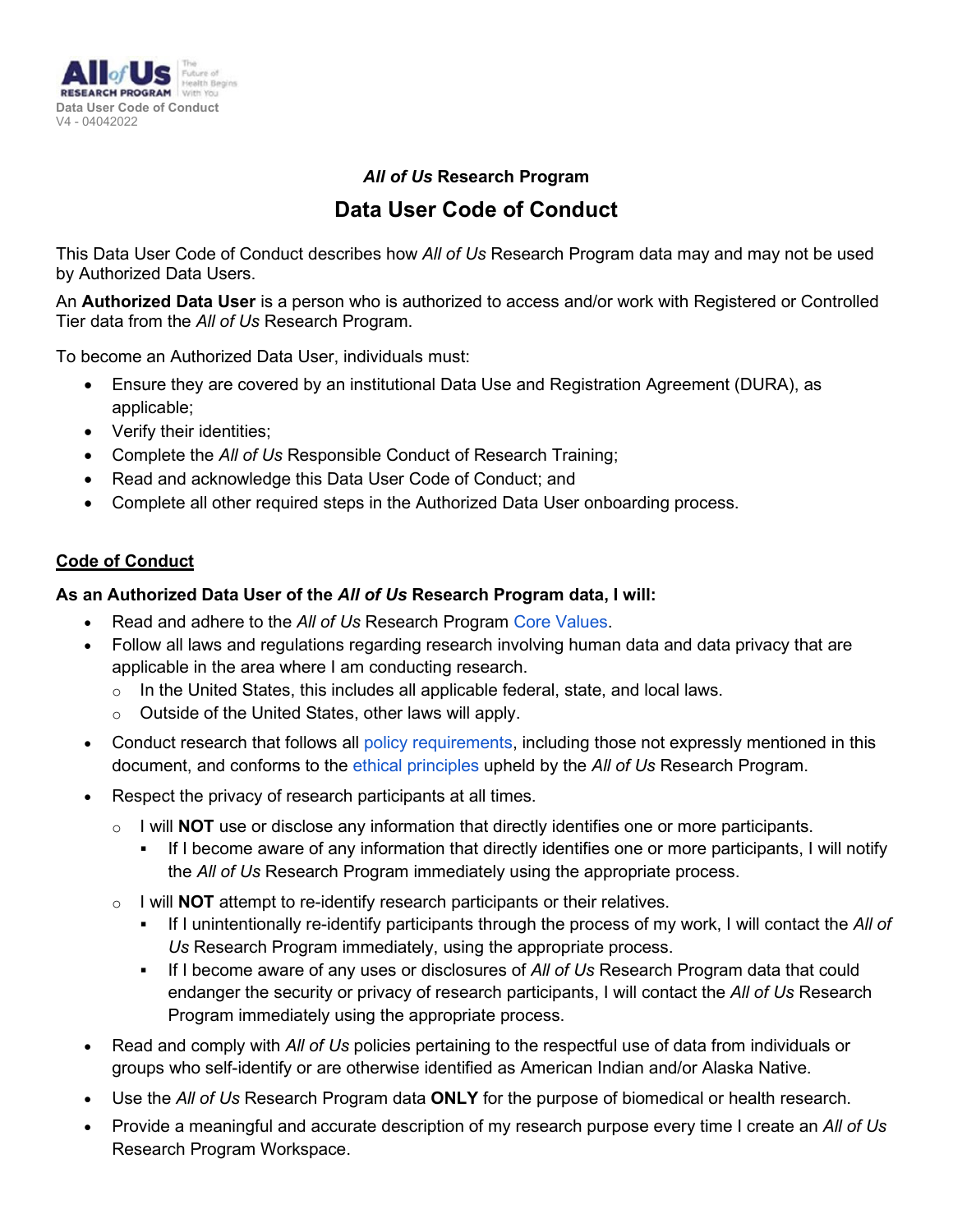

- o Within each Workspace, I will use the *All of Us* Research Program data only for the research purpose I have provided.
- $\circ$  If I have a new research purpose, I will create a new Workspace and provide a new research purpose description.
- Take full responsibility for any external data, files, or software that I import into the *All of Us* Researcher Workbench and the consequences thereof.
	- $\circ$  I will follow all applicable laws, regulations, and policies regarding access and use for any external data, files, or software that I upload into my Workspace.
	- o I will **NOT** upload data or files containing personally identifiable information (PII), protected health information (PHI), or identifiable private information (IPI).
	- o I will **NOT** use external data, files, or software that I upload into my Workspace for any malicious purpose.
	- $\circ$  If any import of data, files, or software into my Workspace results in unforeseen consequences and/or unintentional violation of these terms, I will notify the *All of Us* Research Program, using the appropriate process, as soon as I become aware.
- Use a version of the *All of Us* Research Program database that is current at or after the time my analysis begins.
- Inform the *All of Us* Research Program using the [Research Misconduct Reporting Form](https://redcap.pmi-ops.org/surveys/?s=4KMLH8K98DPEA8MM) if:
	- $\circ$  I have been penalized in the past for one or more data use violations, data management incidents, legal or regulatory violations pertaining to the conduct of research, or other instances of research misconduct; or
	- o Subsequent to becoming an *All of Us* Authorized Data User, I am penalized by another entity for a data use violation, data management incident, legal or regulatory violation pertaining to the conduct of research, or other instance of research misconduct.

#### **As an Authorized Data User of the** *All of Us* **Research Program data, I will:**

- **NOT** share my login information with anyone, including another Authorized Data User of the *All of Us* Research Program data.
	- o I will **NOT** create any group or shared accounts.
- **NOT** use *All of Us* Research Program data or any external data, files, or software that I upload into the Researcher Workbench for research that is discriminatory or stigmatizing of individuals, groups, families, or communities, in accordance with the *All of Us* [Policy on Stigmatizing Research.](https://www.researchallofus.org/wp-content/themes/research-hub-wordpress-theme/media/2020/05/AoU_Policy_Stigmatizing_Research_508.pdf)
	- o I will contact the *All of Us* Research Program Resource Access Board (RAB) for further guidance on this point as needed.
- **NOT** attempt to contact *All of Us* Research Program participants.
- **NOT** take screenshots or attempt in any way to copy, download, or otherwise remove any participantlevel data from the *All of Us* Researcher Workbench.
	- o I will **NOT** publish or otherwise distribute any participant-level data from the *All of Us* Research Program database.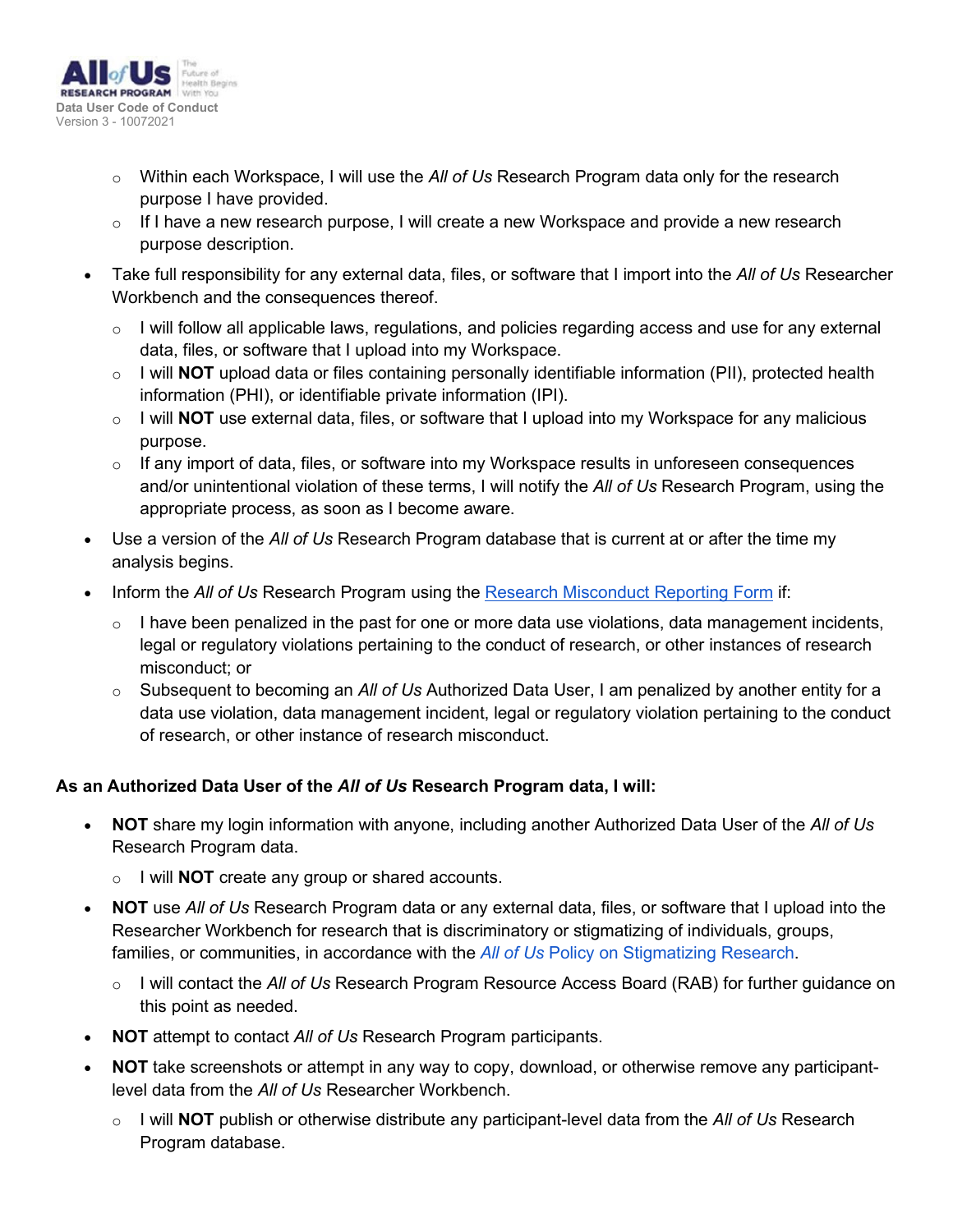

- o I will **NOT** publish or otherwise distribute any data or aggregate statistics corresponding to fewer than 20 participants unless expressly permitted under the terms of the *All of Us* [Data and](https://www.researchallofus.org/wp-content/themes/research-hub-wordpress-theme/media/2020/05/AoU_Policy_Data_and_Statistics_Dissemination_508.pdf) [Statistics Dissemination Policy.](https://www.researchallofus.org/wp-content/themes/research-hub-wordpress-theme/media/2020/05/AoU_Policy_Data_and_Statistics_Dissemination_508.pdf)
- **NOT** redistribute or publish any data or statistics with the intent of reproducing the *All of Us* Research Program database or part of the database outside of the *All of Us* Researcher Workbench.
- **NOT** attempt to link Registered or Controlled Tier *All of Us* Research Program data at the participant level with data from other sources.
- **NOT** use *All of Us* Research Program data or any part of the Research Hub for marketing purposes.
- **NOT** represent that the *All of Us* Research Program endorses or approves of my research unless such endorsement is expressly provided, in writing, by the *All of Us* Research Program.

#### **Data Disclaimer**

The *All of Us* Research Program does not guarantee the accuracy or availability of the data in the *All of Us* Research Program database; guarantee the performance of the software in the *All of Us* Research Program database; or warrant or endorse the research results obtained by using the *All of Us* database.

#### **Terms and Definitions**

- The *All of Us* **[Research Program](https://allofus.nih.gov/about/about-all-us-research-program)** is a national longitudinal research initiative that aims to engage one million or more participants living in the United States. Participants contribute health data and specimens (blood, urine, saliva) to a repository that includes health, behavioral, genomic, and other data. The *All of Us* Research Program is a key component of the Precision Medicine Initiative, which aspires to leverage advances in genomics and health information technology to accelerate biomedical discoveries.
- There are **three data access tiers** within the *All of Us* Research Program.
	- o **Public Tier:** The resource tier containing only summary statistics and aggregate information that poses negligible risks to the privacy of research participants. The Public Tier can be accessed by anyone; it does not require logging into the *All of Us* Researcher Workbench.
	- o **Registered Tier:** The resource tier that contains data elements that have a lower risk of unapproved re-identification, and thus carries minimal risk to the privacy of research participants. Registered Tier data can only be accessed by users who log into the *All of Us* Researcher Workbench. All access will be logged and may be audited for compliance.
	- o **Controlled Tier:** The resource tier that contains data elements that may not, in their own right, readily identify individual participants but that may increase the risk of unapproved re-identification when combined with other data elements. Such data may include participant-level genomic data, clinical notes, and narrative data. Users must be appropriately accredited and granted approval to access the Controlled Tier, and all access will be logged and may be audited for compliance.
- An **Authorized Data User** is a person who is authorized to access and/or work with **Registered** or **Controlled Tier** data from the *All of Us* Research Program. Each Authorized Data User must verify their identity, complete the *All of Us* Responsible Conduct of Research Training, attest to this agreement, and complete all other aspects of the Authorized Data User onboarding process.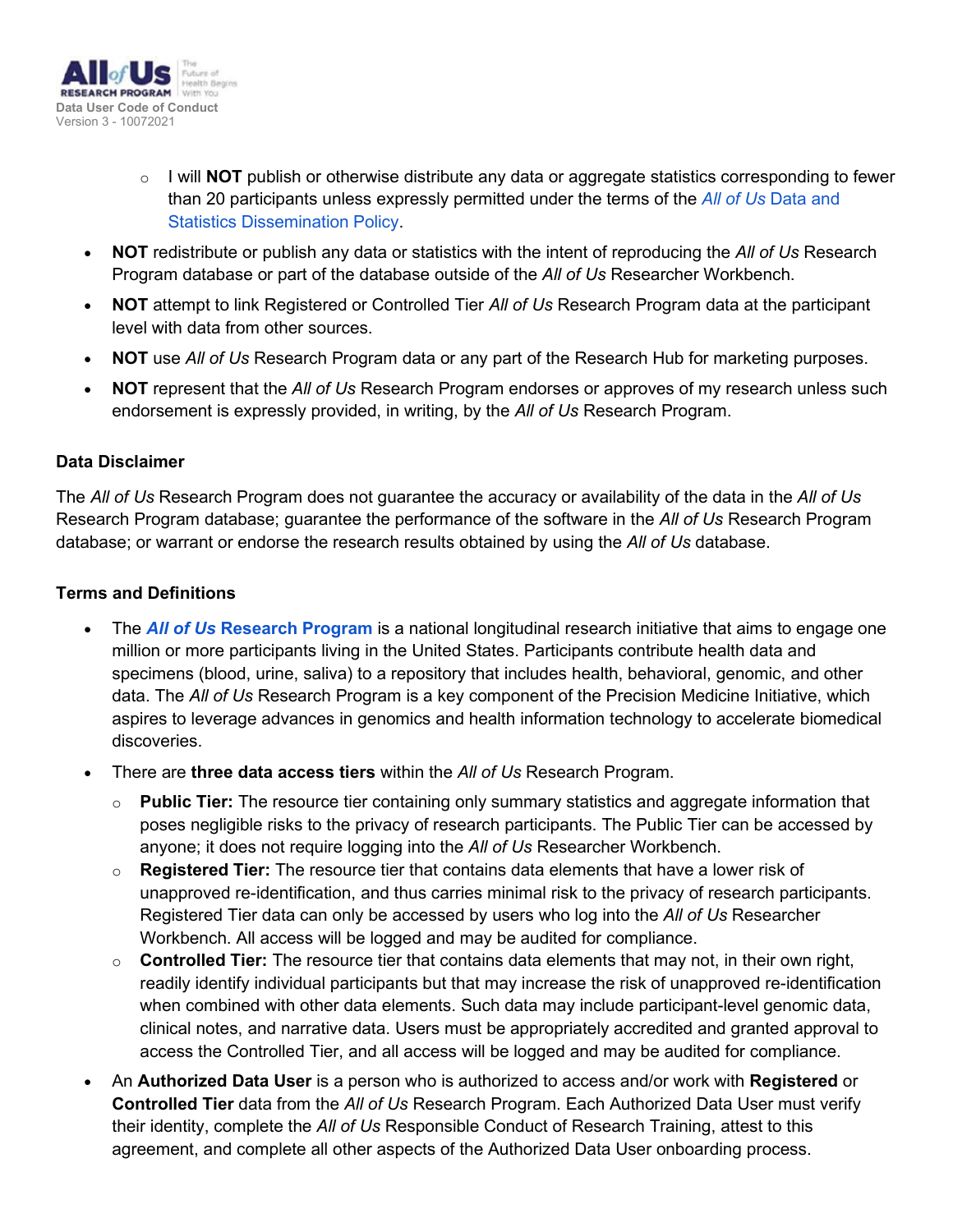

Authorized Data Users may also need to be covered by an institutional [Data Use and Registration](https://www.researchallofus.org/institutional-agreements/) [Agreement](https://www.researchallofus.org/institutional-agreements/) (DURA).

- The **Resource Access Board (RAB)** is the board that operationalizes decisions regarding data access. Its responsibilities include overseeing registration procedures for new Authorized Data Users, conducting Workspace audits, responding to Authorized Data User inquiries around potentially stigmatizing research, and reviewing potential violations of the Data User Code of Conduct.
- The *All of Us* **Researcher Workbench** is the cloud-based research platform that the *All of Us* Research Program has created where individuals can apply for access to the data and, once approved as Authorized Data Users, create project-specific Workspaces in which to access and analyze the data.
- **A Workspace** is a user-created analytical sandbox within the *All of Us* Researcher Workbench platform where users can virtually pull in subsets of data from the *All of Us* Research Program database and perform analyses. Authorized Data Users must create a new Workspace for each research project using *All of Us* data and provide a plain language description of the research project, as well as other project information, that will be published publicly in the *All of Us* [Research Projects Directory.](https://www.researchallofus.org/research-projects-directory/)
- **Personal Identifying Information** (PII) is information that can be used to distinguish or trace the identity of an individual (e.g., name, Social Security number, biometric records, etc.), either alone or when combined with other personal or identifying information that is linked or linkable to a specific individual [\(2 CFR § 200.1\)](https://www.ecfr.gov/current/title-2/subtitle-A/chapter-II/part-200/subpart-A/subject-group-ECFR2a6a0087862fd2c/section-200.1).
- **Protected Health Information** (PHI) is individually identifiable health information that is transmitted by electronic media, maintained in electronic media, or transmitted or maintained in any other form or medium [\(45 CFR § 160.103\)](https://www.ecfr.gov/current/title-45/subtitle-A/subchapter-C/part-160/subpart-A/section-160.103).
- **Identifiable Private Information** (IPI) is private information for which the identity of the subject is or may readily be ascertained by the investigator or associated with the information [\(45 CFR § 46.102\)](https://www.ecfr.gov/on/2018-07-19/title-45/subtitle-A/subchapter-A/part-46/subpart-A/section-46.102).
- **Marketing** is communication about a product or service that encourages recipients of the communication to purchase or use the product or service [\(45 CFR §164.501\)](https://www.ecfr.gov/on/2018-07-19/title-45/subtitle-A/subchapter-C/part-164/subpart-E/section-164.501).

#### **Signature Section**

**I (Authorized Data User) have personally reviewed this Data User Code of Conduct. I agree to follow each of the policies and procedures it describes.**

By entering my initials next to each statement below, I acknowledge that:



My work, including any external data, files, or software I upload into the Researcher Workbench, will be logged and monitored by the *All of Us* Research Program to ensure compliance with policies and procedures.



My name, affiliation, profile information, and research description will be made public. My research description will be used by the *All of Us* Research Program to provide participants with meaningful information about the research being conducted.